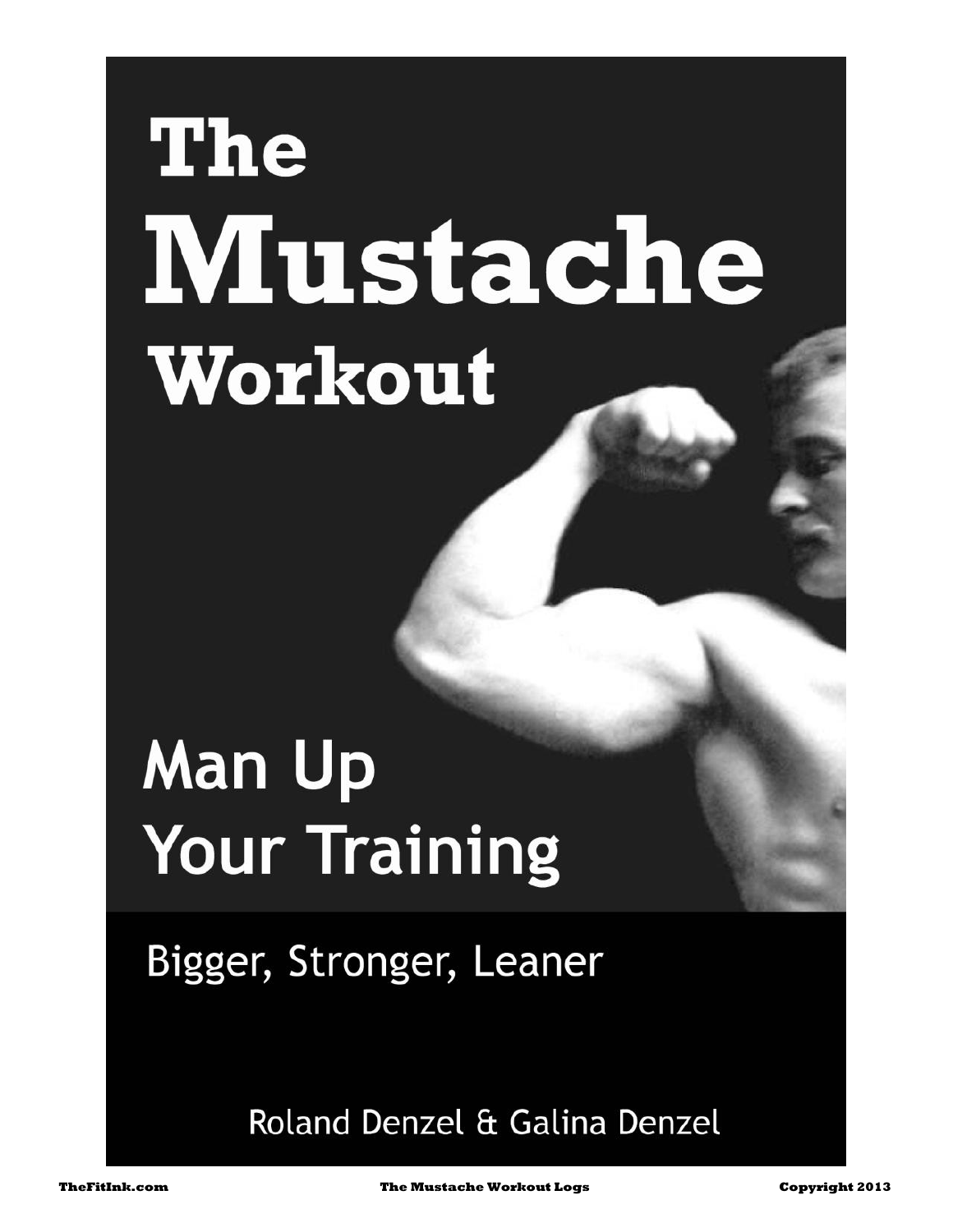# **The Mustache Workout**

#### **Workout 1**

| <b>Workout 1</b>                         | Date                            | Date                                                                                                                              | <b>Date</b>                    | Date                 | Date                |
|------------------------------------------|---------------------------------|-----------------------------------------------------------------------------------------------------------------------------------|--------------------------------|----------------------|---------------------|
| General warmup                           | Jump Rope, 5+ min               | Jump Rope, 5+ min                                                                                                                 | Jump Rope, 5+ min              | Jump Rope, 5+ min    | Jump Rope, 5+ min   |
| Mobilization                             |                                 | Mobilize Tight Joints Mobilize Tight Joints Mobilize Tight Joints Mobilize Tight Joints Mobilize Tight Joints                     |                                |                      |                     |
| Specific warmup for<br>each movement     | a lighter weight                | 1-2 sets of each with 1-2 sets of each with 1-2 sets of each with 1-2 sets of each with 1-2 sets of each with<br>a lighter weight | a lighter weight               | a lighter weight     | a lighter weight    |
| <b>A-Rack Pull</b>                       |                                 |                                                                                                                                   |                                |                      |                     |
| 4x6                                      |                                 |                                                                                                                                   |                                |                      |                     |
| <b>Full Rest between</b>                 |                                 |                                                                                                                                   | Wt. _________________          |                      | Wt.                 |
| sets                                     |                                 |                                                                                                                                   |                                | Wt. ________________ |                     |
| <b>B-Military</b>                        | Wt. <b>Whenever a structure</b> | Wt.                                                                                                                               |                                | Wt.                  |                     |
| <b>Press</b>                             |                                 | Wt. Wt.                                                                                                                           | Wt.                            | Wt. $\qquad \qquad$  |                     |
| 4x6                                      | Wt.                             | $Wt.$ ________________                                                                                                            | Wt.                            | Wt.                  | Wt.                 |
| Full Rest between<br>sets                | Wt.                             | Wt.                                                                                                                               | Wt.                            | Wt.                  |                     |
| $C1 - KB$                                |                                 |                                                                                                                                   |                                |                      | Wt. _______________ |
| Woodchop                                 |                                 |                                                                                                                                   |                                | Wt.                  | Wt.                 |
| 3x12, each side                          |                                 |                                                                                                                                   |                                |                      | Wt.                 |
| C2-Renegade                              | Wt.                             | Wt.                                                                                                                               | Wt.                            |                      | Wt.                 |
| <b>Row</b>                               | Wt. <b>Whenever a structure</b> | Wt. $\qquad \qquad$                                                                                                               | Wt.                            |                      | Wt.                 |
| 3x12, each side,<br>alternating each rep |                                 | Wt. Wt. Wt. Wt.                                                                                                                   |                                |                      | Wt.                 |
| D1-Waiter                                | Wt.                             | Wt.                                                                                                                               | Wt.                            | Wt.                  | Wt.                 |
| <b>Walk</b>                              |                                 |                                                                                                                                   |                                |                      |                     |
| 3x60s or 100 yards,<br>each hand         | Wt.                             | Wt.                                                                                                                               |                                | Wt.                  |                     |
| D2-Goblet                                | Wt.                             |                                                                                                                                   | $Wt. \underline{\hspace{2cm}}$ | Wt.                  | Wt.                 |
| Squat                                    | Wt.                             | Wt.                                                                                                                               | Wt.                            | Wt.                  | $Wt.$               |
| 3x15                                     | Wt.                             | Wt.                                                                                                                               |                                | Wt.                  |                     |
| 'Cooldown'                               | Stretch                         | Stretch                                                                                                                           | Stretch                        | Stretch              | Stretch             |

Mobilize Tight Joints Mobilize Tight Joints Mobilize Tight Joints Mobilize Tight Joints Mobilize Tight Joints

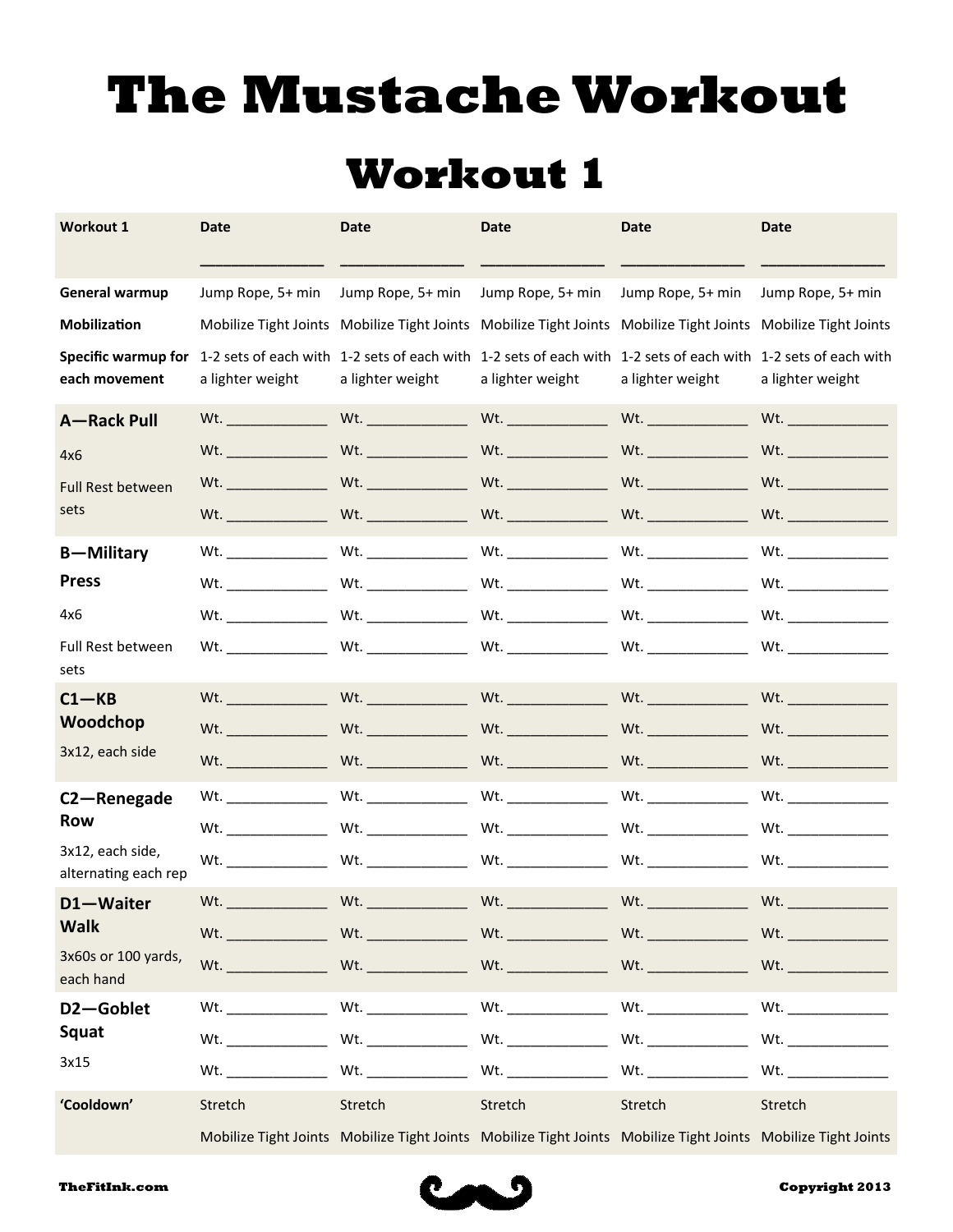# **The Mustache Workout**

#### **Workout 2**

| <b>Workout 2</b>                                 | <b>Date</b>                     | <b>Date</b>                                                                                                                     | <b>Date</b>           | <b>Date</b>          | <b>Date</b>          |
|--------------------------------------------------|---------------------------------|---------------------------------------------------------------------------------------------------------------------------------|-----------------------|----------------------|----------------------|
|                                                  |                                 |                                                                                                                                 |                       |                      |                      |
| <b>General warmup</b>                            | Jump Rope, 5+ min               | Jump Rope, 5+ min                                                                                                               | Jump Rope, 5+ min     | Jump Rope, 5+ min    | Jump Rope, 5+ min    |
| Mobilization                                     |                                 | Mobilize Tight Joints Mobilize Tight Joints Mobilize Tight Joints Mobilize Tight Joints Mobilize Tight Joints                   |                       |                      |                      |
| Specific warmup for<br>each movement             | lighter weight                  | 1-2 sets of each with 1-2 sets of each with 1-2 sets of each with 1-2 sets of each with 1-2 sets of each with<br>lighter weight | lighter weight        | lighter weight       | lighter weight       |
| A-Zercher                                        |                                 |                                                                                                                                 |                       | Wt. ________________ |                      |
| Squat                                            |                                 |                                                                                                                                 |                       | Wt.                  | Wt. $\qquad \qquad$  |
| 4x6                                              |                                 |                                                                                                                                 | Wt. ________________  |                      |                      |
|                                                  |                                 |                                                                                                                                 |                       |                      | Wt.                  |
| <b>B-Side Press</b>                              | Wt. <b>Whenever a structure</b> |                                                                                                                                 |                       |                      |                      |
| 4x6, each side                                   |                                 | $Wt.$ Wt.                                                                                                                       |                       | Wt.                  | Wt.                  |
|                                                  | Wt.                             |                                                                                                                                 |                       |                      | Wt.                  |
|                                                  |                                 |                                                                                                                                 |                       |                      |                      |
| C1-Pullups                                       | $Wt.$ $\qquad \qquad$           |                                                                                                                                 |                       |                      | Wt.                  |
| $3x$ Max (up to 10)                              |                                 |                                                                                                                                 |                       |                      | Wt. ________________ |
| or 3x8-10 w/weight                               |                                 |                                                                                                                                 |                       | Wt.                  | Wt.                  |
|                                                  | C2-Hanging Leg Reps.            | Reps._______________                                                                                                            | Reps._______________  | Reps._______________ | Reps.                |
| Raise                                            | Reps.                           | Reps._______________                                                                                                            | Reps.______________   | Reps.______________  |                      |
| 3x Max Reps                                      | Reps._______________            | Reps.______________                                                                                                             | Reps.________________ | Reps._______________ |                      |
| D1-Suitcase                                      |                                 | Wt.                                                                                                                             | Wt. _______________   | Wt.                  | Wt.                  |
| <b>Carry</b><br>3x60s or 100 yards,<br>each hand | W <sub>t</sub>                  | Wt.                                                                                                                             | Wt.                   | Wt.                  | Wt.                  |
|                                                  | Wt. ____________                |                                                                                                                                 |                       |                      |                      |
| D <sub>2</sub> -One Leg                          | Wt.                             |                                                                                                                                 | $Wt.$ Wt.             | Wt.                  |                      |
| <b>RDL</b>                                       | Wt. ________________            |                                                                                                                                 |                       |                      |                      |
| 3x10, each side                                  | Wt.                             | Wt.                                                                                                                             | Wt.                   | Wt.                  | Wt.                  |
| 'Cooldown'                                       | Stretch                         | Stretch                                                                                                                         | Stretch               | Stretch              | Stretch              |
|                                                  |                                 | Mobilize Tight Joints Mobilize Tight Joints Mobilize Tight Joints Mobilize Tight Joints Mobilize Tight Joints                   |                       |                      |                      |